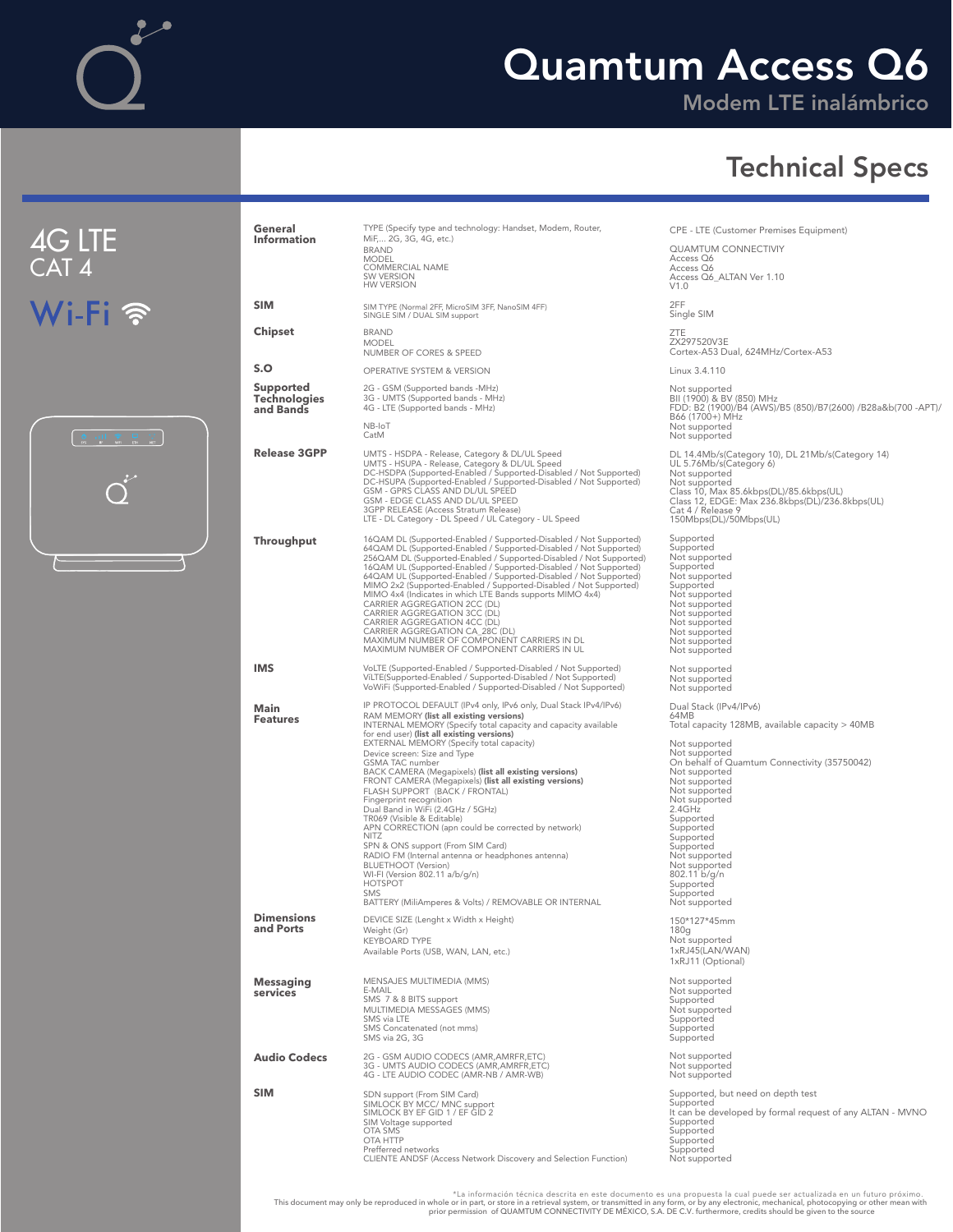

## Quamtum Access Q6

Modem LTE inalámbrico

#### Technical Specs





| <b>Functionalities</b>    | <b>VIDEO PLAYER</b><br><b>VIDEO RECORDER</b><br><b>VOICE RECORDER</b><br><b>AGPS</b><br><b>GPS</b><br>PTT<br><b>LOUDSPEAKER</b><br>IMAGE, AUDIO & VIDEO (files supported)<br><b>LED</b> Indicators                                                                                                                                                                                                                                                                                                                                                                                                                                                                                                                                                                                                                                                                                                                                                                                                                                                                                          | Not supported<br>Not supported<br>Not supported<br>Not supported<br>Not supported<br>Not supported<br>Not supported<br>Not supported<br>Supported (SYS, RSSI bars, WIFI, ETH, NET)                                                                                                                                                                                                                                                                                                                                                                                                                                                          |
|---------------------------|---------------------------------------------------------------------------------------------------------------------------------------------------------------------------------------------------------------------------------------------------------------------------------------------------------------------------------------------------------------------------------------------------------------------------------------------------------------------------------------------------------------------------------------------------------------------------------------------------------------------------------------------------------------------------------------------------------------------------------------------------------------------------------------------------------------------------------------------------------------------------------------------------------------------------------------------------------------------------------------------------------------------------------------------------------------------------------------------|---------------------------------------------------------------------------------------------------------------------------------------------------------------------------------------------------------------------------------------------------------------------------------------------------------------------------------------------------------------------------------------------------------------------------------------------------------------------------------------------------------------------------------------------------------------------------------------------------------------------------------------------|
| <b>Connectivity</b>       | LPP protocol support<br>LBS 2G, 3G ,4G (Location based services - Support)<br>PROTOCOL SUPPORT EAP-SIM / EAP-AKA<br><b>HDMI</b><br>MODEM (USB Cable)<br>Tethering via Bluetooth<br>WIFI OFFLOADING (ENABLED /SUPPORTED)<br>USB (Support modes, photo, sharing, HDD)<br><b>WAP</b><br><b>XHTML</b><br><b>HTTPS</b><br><b>HTML</b><br><b>WEB</b><br><b>WEB BROWSER</b><br>VoIP (Supported/enabled)?<br>NFC Support<br><b>USSD</b><br>Tool for traces (Name)<br>SW UPDATE (Remote, via PC, etc)                                                                                                                                                                                                                                                                                                                                                                                                                                                                                                                                                                                                | Not supported<br>Not supported<br>Supported<br>Not supported<br><b>USB Cable</b><br>Not supported<br>Not supported<br>Not supported<br>Not supported<br>Not supported<br>Not supported<br>Not supported<br>Not supported<br>Not supported<br>Not supported<br>Not supported<br>Supported<br>Supported, zCAT tool<br>FOTA using own QUAMTUM platform                                                                                                                                                                                                                                                                                         |
| <b>3GPP Features</b>      | <b>CPC</b><br>RECEIVER TYPE 3i<br><b>ENHANCED F-DPCH &amp; SRBoHS</b><br>Cell_PCH and URA_PCH<br><b>EVS</b><br>PC/CS Multirab establishment<br>TTI Bundling<br>RLC segmentation<br>Different MCS usage<br>SPS - Semi-persistent scheduling<br>RoHC - Robust overHead Compression<br>Handover intra eNodeB/inter eNodeB /<br>inter-Frequency / inter-RAT<br>Redirection to UTRAN<br>SRVCC (Telcel / ATT Network)<br>CSFB w/measurements<br>Short DRX<br>C-DRX (Connected Mode DRX)<br><b>MFBI</b><br>TM9<br>LAA<br>CIRCUIT SWITCH CALL FALLBACK SUPPORT(CSFB)<br>IRAT (UTRAN, GERAN con PS HANDOVER)<br>FAST DORMANCY (rel 8 3gpp support)<br>SRBoHS<br>E-FACH (HS_FACH, HS_RACH, e_DRX)<br>VAMOS I&II<br>SUPPORT BIP (BEARER INDEPENDENT PROTOCOL)<br>BIP Client Supported: UDP/ TCP<br>SOPORTE DE MODO TRANSPARENTE (Alpha ID =<br>NULL o NO Alpha ID)<br>OPEN CHANNEL<br><b>CLOSE CHANNEL</b><br>RECEIVE DATA<br><b>SEND DATA</b><br><b>REFRESH</b><br><b>GET CHANNEL STATUS</b><br>Handset requirement: A BIP-capable SIM Toolkit<br>handset, "class e"<br><b>BIP Channels supported</b> | Supported, but need on depth test<br>Not supported<br>Supported, but need on depth test<br>Supported<br>Not supported<br>Supported<br>Supported<br>Supported<br>Supported<br>Supported<br>Supported<br>Supported<br>Supported<br>Supported<br>Supported<br>Supported<br>Supported<br>Supported<br>Not supported<br>Not supported<br>Supported<br>Supported<br>Supported<br>Supported, but need on depth test<br>Supported, but need on depth test<br>Not supported<br>Supported<br>Supported<br>Supported<br>Supported<br>Supported<br>Supported<br>Supported<br>Supported<br>Supported<br>Not supported, This is CPE product.<br>Supported |
| <b>CPE, MiFi, Routers</b> |                                                                                                                                                                                                                                                                                                                                                                                                                                                                                                                                                                                                                                                                                                                                                                                                                                                                                                                                                                                                                                                                                             |                                                                                                                                                                                                                                                                                                                                                                                                                                                                                                                                                                                                                                             |

|  | <b>CPE, MiFi, Routers</b> |
|--|---------------------------|
|  |                           |

| <b>CPE, Mifi data</b> | Mandatory                                                                                                                                                                                                                                                                                                                                                                                                                                                                                                      |              |
|-----------------------|----------------------------------------------------------------------------------------------------------------------------------------------------------------------------------------------------------------------------------------------------------------------------------------------------------------------------------------------------------------------------------------------------------------------------------------------------------------------------------------------------------------|--------------|
|                       | Protocol TR069 suport and data models:                                                                                                                                                                                                                                                                                                                                                                                                                                                                         | <b>TR098</b> |
|                       | · TR-069 Amendment 1,2,3,4,5 - CPE WAN Management Protocol                                                                                                                                                                                                                                                                                                                                                                                                                                                     |              |
|                       | . TR-098 - Internet Gateway Device Data Model for TR-069                                                                                                                                                                                                                                                                                                                                                                                                                                                       |              |
|                       | . TR-104 - LTE/WiMAX Home™ Provisioning Parameters for VoIP CPE/UE                                                                                                                                                                                                                                                                                                                                                                                                                                             |              |
|                       | TR-106- Data Model Template for TR-069 Enabled Devices - provides the<br>template for extending TR-069 remote management to other digital home<br>devices                                                                                                                                                                                                                                                                                                                                                      |              |
|                       | TR-111/TR-069 Annex G and K - Applying TR-069 to Remote Management of<br>Home Networking Devices - makes it easier for an auto-configuration server<br>(ACS) to interact with home-based devices that live behind a NAT router                                                                                                                                                                                                                                                                                 |              |
|                       | . TR-110 Issue 1.01 - DSLHome™ Reference Models for VoIP Configurations in the DSL Home<br>• TR-135 - Data Model for a TR-069 Enabled STB<br>. TR-140 Issue 1.1 - TR-069 Data Model for Storage Service Enabled Devices<br>• TR-142 - Framework for TR-069 enabled PON devices<br>• TR-143 - Specifies diagnostics objects for use in data models<br>. TR-156 - Using GPON Access in the context of TR-101<br>• TR-157 - Specifies Component objects for use in data models<br>· TR-181i1 - Specifies Device:1 |              |
|                       | · TR-181i2 - Specifies Device:2<br>· TR-196 - Femto Access Point Service Data Model                                                                                                                                                                                                                                                                                                                                                                                                                            |              |
|                       | the información tócnica decerita en esta decumento es una propuesta la cual puede cor actualizada en un futu                                                                                                                                                                                                                                                                                                                                                                                                   |              |

tla información técnica descrita en este documento es una propuesta la cual puede ser actualizada en un futuro próximo.<br>This document may only be reproduced in whole or in part, or store in a retrieval system, corby the ma